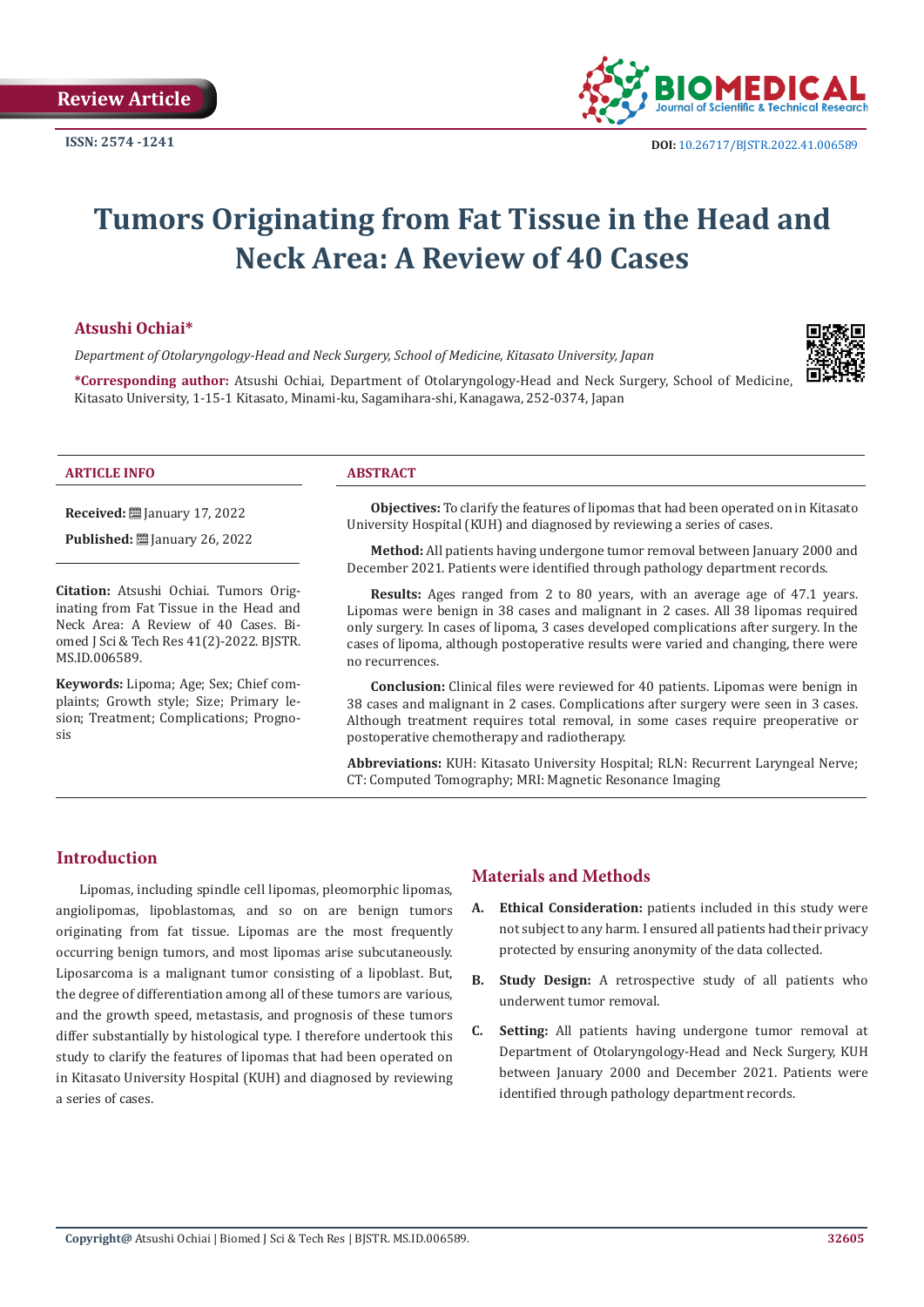**D. Participants:** In each case, I recorded age, sex, pathological results, chief complaints, growth style, size, time until the first visit, primary lesion, treatment, complications and prognosis.

### **Results**

**Age and Sex (Figure 1)**



**Figure 1:** Age and Sex.

**Note:** Ages ranged from 2 to 80 years, and it was most common in the third decade of life. Sex difference was that male predominated.

Ages ranged from 2 to 80 years, with an average age of 47.1 years. Tumor removal was most common in the third decade of life. Sex difference: male (28 cases) and female (12 cases), so male predominated.

#### **Pathological Results**

Lipomas were benign in 38 cases (95 %) and malignant in 2 cases (5 %). One liposarcoma was a recurrent case; the other was a fresh case.

#### **Chief Complaints**

Swelling of the primary lesion without pain was observed in 37 cases (92.5 %). Swelling of the primary lesion with pain was observed in 1 case (2.5 %); this was a fresh case of liposarcoma. The remaining 2 cases (5 %) were asymptomatic and were accidentally found by image examination or by examination in another department.

#### **Growth Style**

Growth style was either unchanged (16 cases; 40 %) or slow (24 cases; 60 %). Two cases of liposarcoma were slow.

#### **Size (Figure 2)**

 Lipoma size classes (along its major axis) were counted, and the following results were obtained: smaller than 1 cm (1 case; 2.5

%); 1 to 5 cm (24 cases; 60.0 %), the most common and accounting for more than half of all cases; 5 to 10 cm (10 cases; 25.0 %); and larger than 10 cm (5 cases; 12.5 %). The size of the recurrent case of liposarcoma was 6 cm, and the size of the fresh case was 11 cm.

# **Time Until the First Visit (Figure 3)**

A count of the times until the first visit to KUH was made, and the following results were obtained: within 1 week (4 cases; 10.0 %); 1 week to 1 month (1 case; 2.5 %); 1 month to 6 months (14 cases; 35.0 %), the most common; 6 months to 1 year (2 cases; 5.0 %); 1 year to 5 years (12 cases; 30.0 %); and over 5 years (7 cases; 17.5 %). There were 19 cases (47.5 %) that had been left for more than 1 year. In the recurrent case of liposarcoma, 6 days elapsed, and in the fresh case, 2 months elapsed.

# **Primary lesion (Figure 4)**

 The neck was the most common with 18 cases (45 %) and was followed by the submandibular (10 cases; 25 %), the parotid gland (5 cases; 12.5 %), the nasopharynx (2 cases; 5 %), the face (2 cases; 5 %), the opisthotic (1 case; 2.5 %), the tongue (1 case; 2.5 %), and the mentum (1 case; 2.5 %). Laterality was right side in 27 cases (67.5 %) and left side in 10 cases (25 %), so the right side predominated. The remaining 3 cases (7.5 %) occurred at the nasopharynx and the mentum and were middle. Both cases of liposarcoma occurred at the right neck.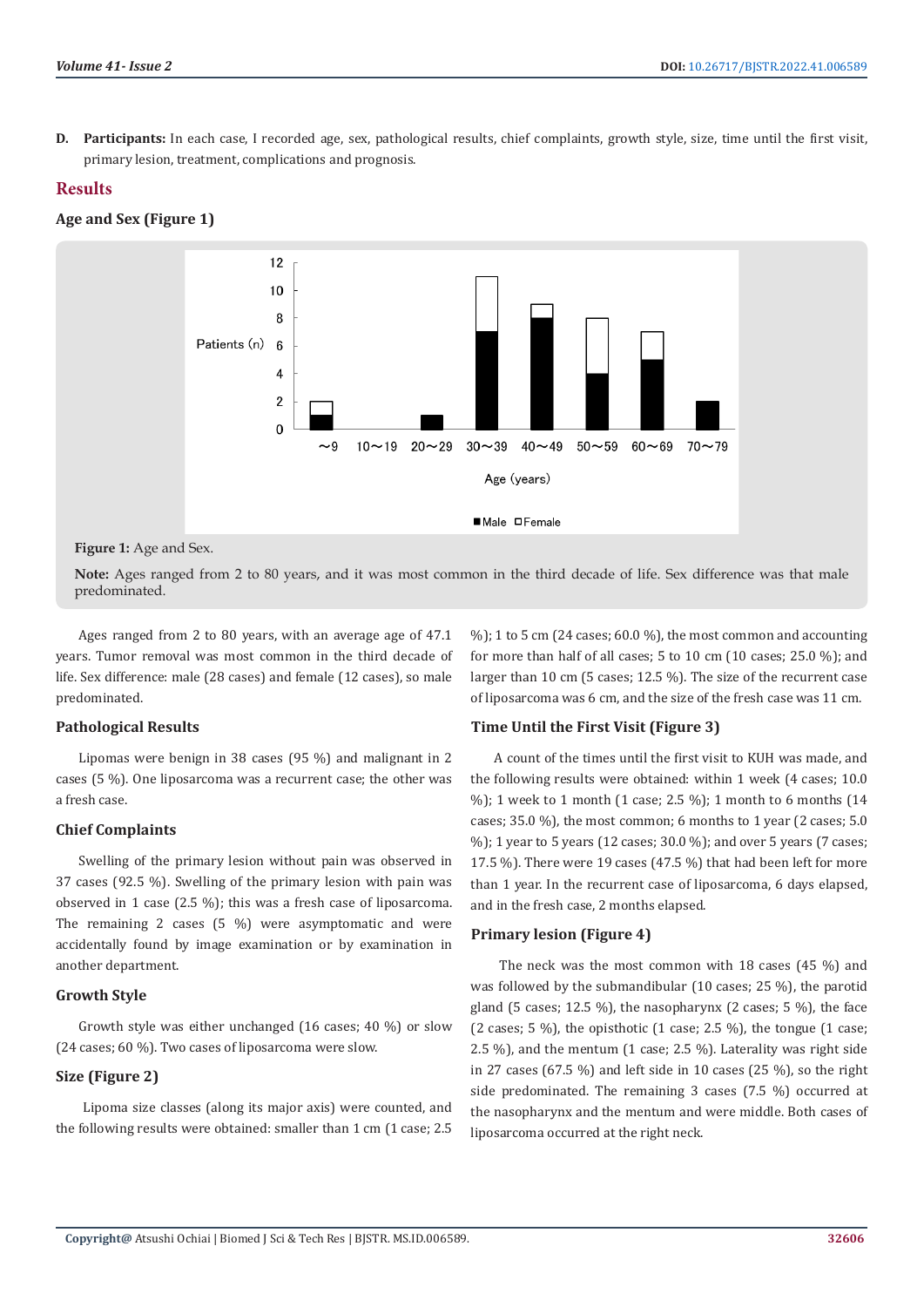

# **Figure 2:** Size.

**Note:** 1 to 5 cm was the most common and accounting for more than half of all cases.



#### **Figure 3:** Time until the first visit

**Note:** Although 1 month to 6 months was the most common, there were 19 cases that had been left for more than 1 year. w: week, m: month(s), y: year(s)



# **Figure 4:** Primary lesion.

**Note:** The neck was the most common with 18 cases.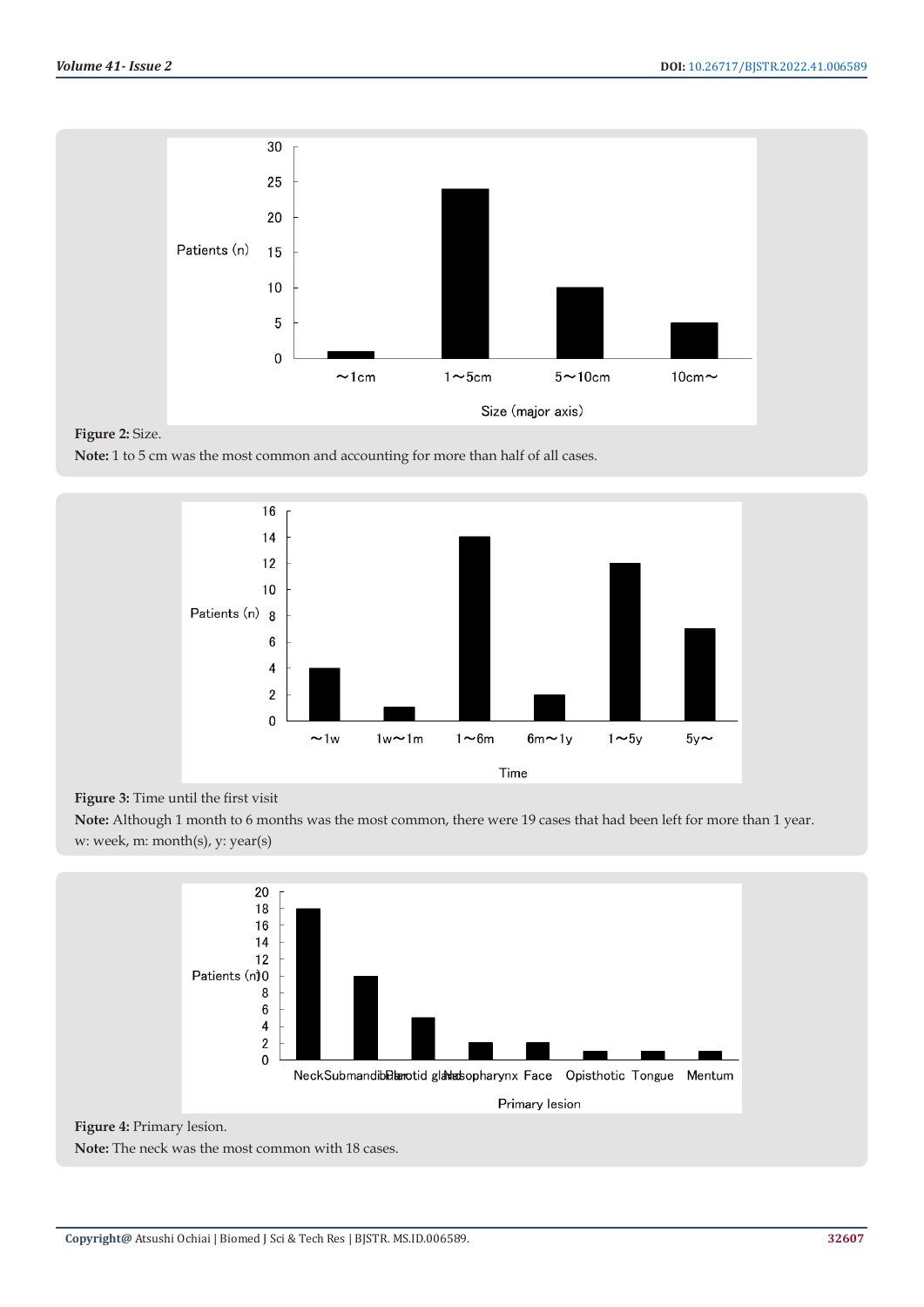#### **Treatment**

All 38 lipomas required only surgery. One of 2 liposarcomas was a recurrent case after surgery at another hospital. Dyspnea had occurred 1 week before the scheduled surgery date at KUH, and an emergency tracheostomy was performed. Surgery was still performed according to schedule 1 week later. In the fresh case of liposarcoma, because internal carotid artery was coarctated by the tumor, it was determined that surgery would be impossible. After a radiotherapy dose of 60 gray, insertion of superficial temporal artery catheter, and administration of 252.5 mg CDDP from the catheter, the tumor reduced. Therefore, surgery would be possible and was performed.

#### **Complications**

In cases of lipoma, 3 cases developed complications after surgery. One hemorrhaged after surgery and required a tracheostomy; another resulted in transient palsy of the marginal branch of the facial nerve; and the last resulted in transient palsy of the marginal branch of the facial nerve, fistulation, and an abscess at the wound.

 In fresh case of liposarcoma, the recurrent laryngeal nerve (RLN) was involved in the tumor. Therefore, the RLN had to be cut and an RLN palsy occurred.

#### **Prognosis**

 In the cases of lipoma, although postoperative results were varied and changing, there were no recurrences. In the cases of liposarcoma, the recurrent case died by another disease, and the fresh case is unknown because a change of address occurred. But, there were no recurrences or metastases during the follow-up period.

#### **Discussion**

Lipoma is a benign tumor that is composed of mature fat cells that grow relatively slowly. Pathologically, it is composed of crescentshaped and unevenly distributed nuclei, and round or oval cells that have monosegmental vacuolar cell bodies. It forms various sized lobules and is separated by narrow connective tissue. Lipoma is a soft globular or lobulated tumor by palpation, and there is almost no pain. Therefore, if there are no cosmetic problems or difficulties in daily life, patients tend to live for a long time. In this study, there were 19 cases (48.7 %) that lived for more than 1 year. Although treatment requires total removal, in some cases that lipoma grows not only subcutaneously but also inside requires partial removal [1]. The growth styles of all cases were unchanged and slow, and there were no complaints of pain in this study. Further, all patients could be totally removed, and there were no recurrences.

Although liposarcoma is one of the frequently encountered soft tissue tumors, liposarcoma in the head and neck area is rare (5.67

%) [2]. Pathologically, liposarcoma is composed of lipoblasts, and there are various differentiated types ranging from well to poor. Growth speed, metastasis, and the survival rate after 5 years varies markedly by differentiated type. Round cell types and pleomorphic types cause metastasis in the early stages, and prognosis is much worse. Differentiated type and mucous type have a low rate of metastasis, and prognosis is much better. Because the latter is greater than the former, liposarcoma is considered to be a tumor with a relatively better prognosis [3]. There were atypical nuclei abounding in chromatin and both large and small vacuolar and lipoblast cells here and there in the recurrent case. As to treatment, there is general removal and preoperative or postoperative chemotherapy and radiotherapy. Postoperative radiotherapy was not added in the recurrent case because the patient was in advanced age. Preoperative radiotherapy and chemotherapy were both performed in the fresh case. The recurrent case was pleomorphic type, and the fresh case was mucous type. Both cases did not cause recurrence and metastasis during the postoperative follow-up period.

Although differential diagnosis between benign and malignant tumors is based on biopsy, it is said that 10 to 15 % of malignant tumors have local pain or heat, clinically. Although the details of recurrent case were unknown, the fresh case did complain of pain. Further, although 2 liposarcoma cases did not perform computed tomography (CT) or magnetic resonance imaging (MRI) because they occurred in the early 1970's, Ito, et al. [4] reported that both CT and MRI show lipoma as an almost isolated signal in subcutaneous fat. The margins are clear, and except for well-differentiated types, liposarcomas differ from fat and contain the part of CT is high density, T1 of MRI is low intensity and T2 of MRI is high intensity. Therefore, differential diagnosis between liposarcoma and lipoma is possible, but differential diagnosis between well-differentiated types of liposarcoma and lipoma is difficult.

### **Conclusion**

Clinical files were reviewed for 40 patients who had been operated on and diagnosed as lipoma in the head and neck area. Ages ranged from 2 to 80 years, and the majority of patients were male. Lipomas were benign in 38 cases and malignant in 2 cases. Complications after surgery were seen in 3 cases. Although treatment requires total removal, in some cases require preoperative or postoperative chemotherapy and radiotherapy.

#### **Financial Support**

This research received no specific grant from any funding agency, commercial or not-for-profit sectors.

#### **Conflict of Interest**

None.